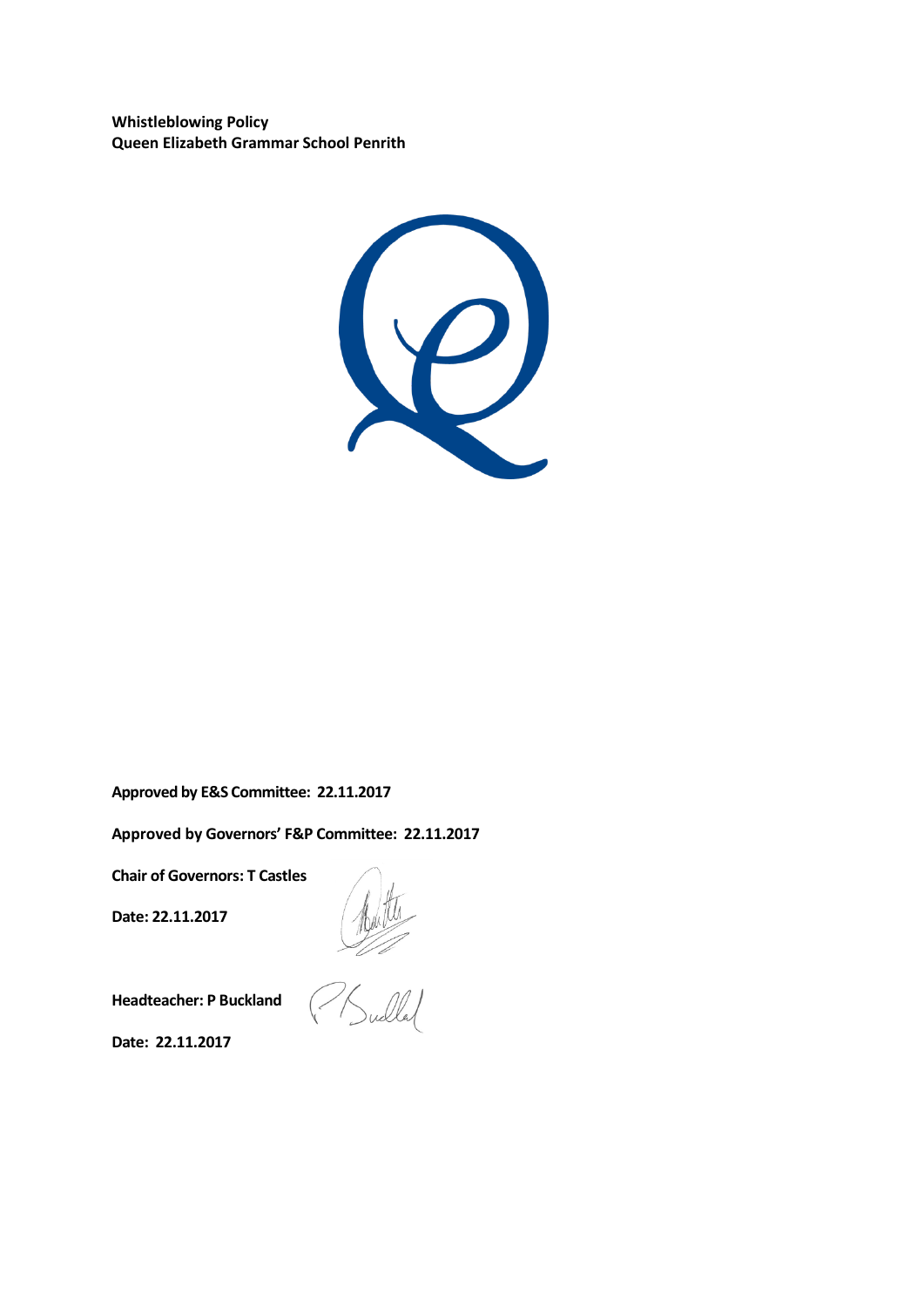## **Whistleblowing Policy**

# **1. PREAMBLE**

**1.1** Employees are often the first to realise that there may be something seriously wrong within the school. However, they may not express their concerns because they feel that speaking up would be disloyal to their colleagues, the school. They may also fear harassment or victimisation. In these circumstances it may be easier to ignore the concern rather than report what may just be a suspicion of malpractice.

**1.2** The Governing Body is committed to the highest possible standards of openness, probity and accountability. In line with that commitment we expect employees, and others that we deal with, who have serious concerns about any aspect of the school's work to come forward and voice those concerns. It is recognised that most cases will have to proceed on a confidential basis.

**1.3** The policy document makes it clear that you can do so without fear of victimisation, subsequent discrimination or disadvantage. This Whistleblowing policy is intended to encourage and enable employees to raise serious concerns within the school rather than overlooking a problem or 'blowing the whistle' outside.

**1.4** The policy applies to all employees and applies equally to those designated as casual, temporary, agency, authorised volunteers or work experience, Governors and those contractors working for the school on School premises, for example, agency staff, builders, drivers. It also covers suppliers and those providing services under a contract in their own premises.

**1.5** These procedures are in addition to the School's complaints procedures and other statutory reporting procedures.

# **2. AIMS AND SCOPE OF THIS POLICY**

**2.1** This policy aims to:-

- encourage you to feel confident in raising serious concerns and to question and act upon concerns about practice;
- provide avenues for you to raise those concerns and receive feedback on any action taken;
- ensure that you receive a response to your concerns and that you are aware of how to pursue them if you are not satisfied;
- reassure you that you will be protected from possible reprisals or victimisation if you have a reasonable belief that you have made any disclosure in good faith.

**2.2** There are existing procedures in place to enable you to lodge a grievance etc relating to your own employment. The Whistleblowing Policy is intended to cover major concerns that fall outside the scope of other procedures.

These include:- conduct which is an offence or a breach of law; disclosures related to miscarriages of justice;

- health and safety risks, including risks to the public/pupils as well as other employees;
- damage to the environment;
- the unauthorised use of public funds;
- possible fraud and corruption see Note below;
- sexual or physical abuse of pupils where referral under Child Protection Procedures is not appropriate;
- other unethical conduct.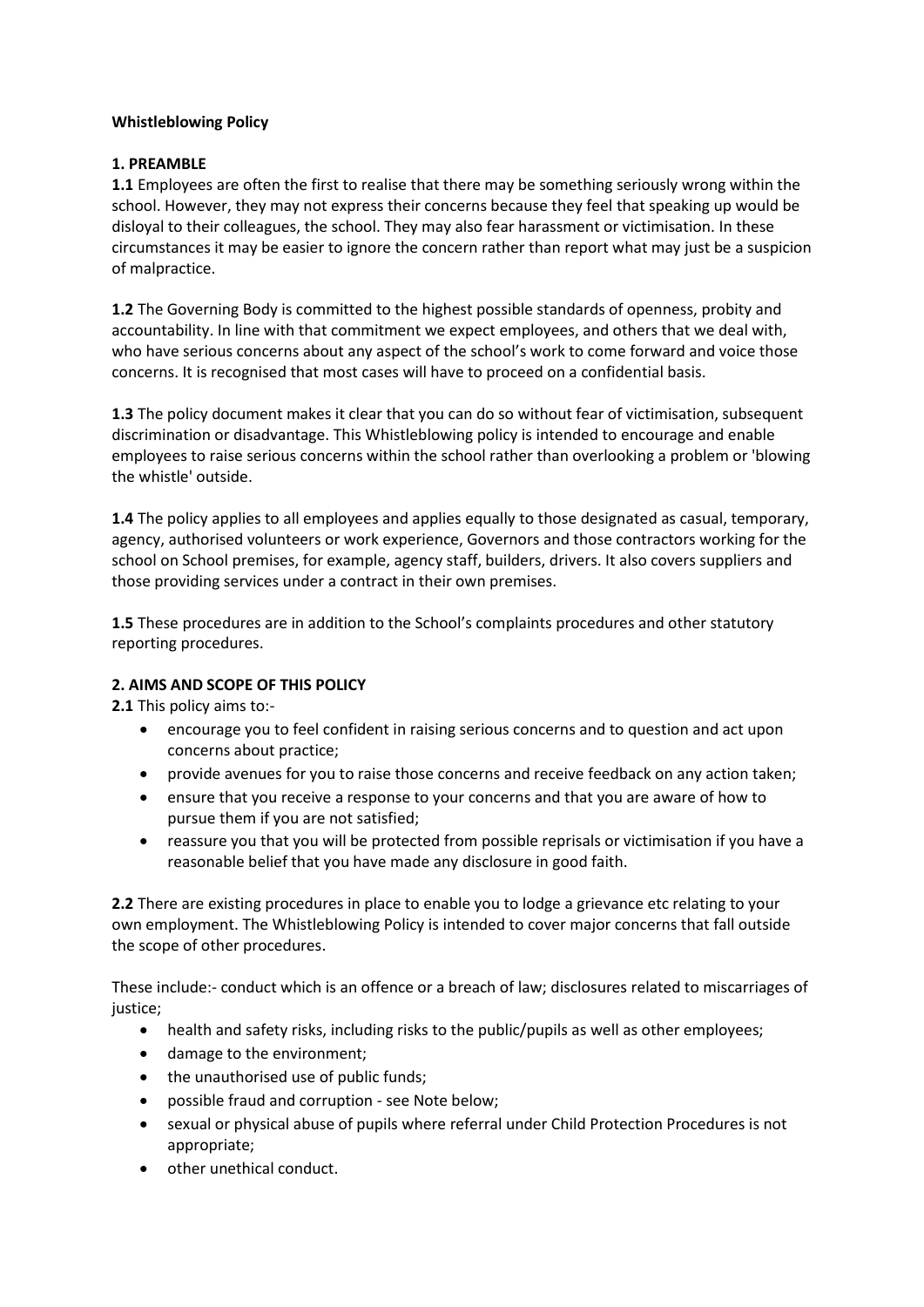**2.3** Thus, any serious concerns that you have about any aspect of service provision or the conduct of school staff, governors, officers or others acting on behalf of the school can be reported under the Whistleblowing Policy. This may be about something that: makes you feel uncomfortable in terms of known standards, your experience or the standards you believe the governors subscribe to;

- or falls below established standards of practice;
- or amounts to improper conduct.

**2.4** This policy does not replace the school's complaints procedures.

### **3. SAFEGUARDS**

**3.1** Harassment or Victimisation

**3.2** The Governing Body is committed to good practice and high standards and wants to be supportive of employees.

**3.3** It is recognised that the decision to report a concern can be a difficult one to make. If what you are saying is true, you should have nothing to fear because you will be doing your duty to your employer and those for whom you are providing a service.

**3.4** The Governing Body will not tolerate any harassment or victimisation (including informal pressures) and will take appropriate action to protect you when you raise a concern in good faith.

**3.5** Any investigation into allegations of potential malpractice will not influence or be influenced by any disciplinary or redundancy procedures that already affect you.

### **4. CONFIDENTIALITY**

**4.1** All concerns will be treated in confidence and every effort will be made not to reveal your identity if you so wish. At the appropriate time, however, you may need to come forward as a witness.

#### **5. ANONYMOUS ALLEGATIONS**

**5.1** This policy encourages you to put your name to your allegation whenever possible. the credibility of the concern; and the likelihood of confirming the allegation from attributable sources.

**5.2** Concerns expressed anonymously are much less powerful but will be considered in the context of the following factors:the seriousness of the issues raised; the credibility of the concern; and the likelihood of confirming the allegation from attributable sources.

#### **6. Untrue Allegations**

**6.1** If you make an allegation in good faith but it is not confirmed by the investigation, no action will be taken against you. If, however, you make an allegation frivolously, maliciously or for personal gain, disciplinary action may be taken against you.

#### **7. HOW TO RAISE A CONCERN**

**7.1** As a first step, you should normally raise concerns with a designated senior member of staff (where appropriate) Head teacher /Chair of Governors (refer to the Safeguarding Policy for contact details). This depends, however, on the seriousness and sensitivity of the issues involved and who is suspected of the malpractice.

For example, if you believe that senior management of the school is involved you should approach the Chair of Governors.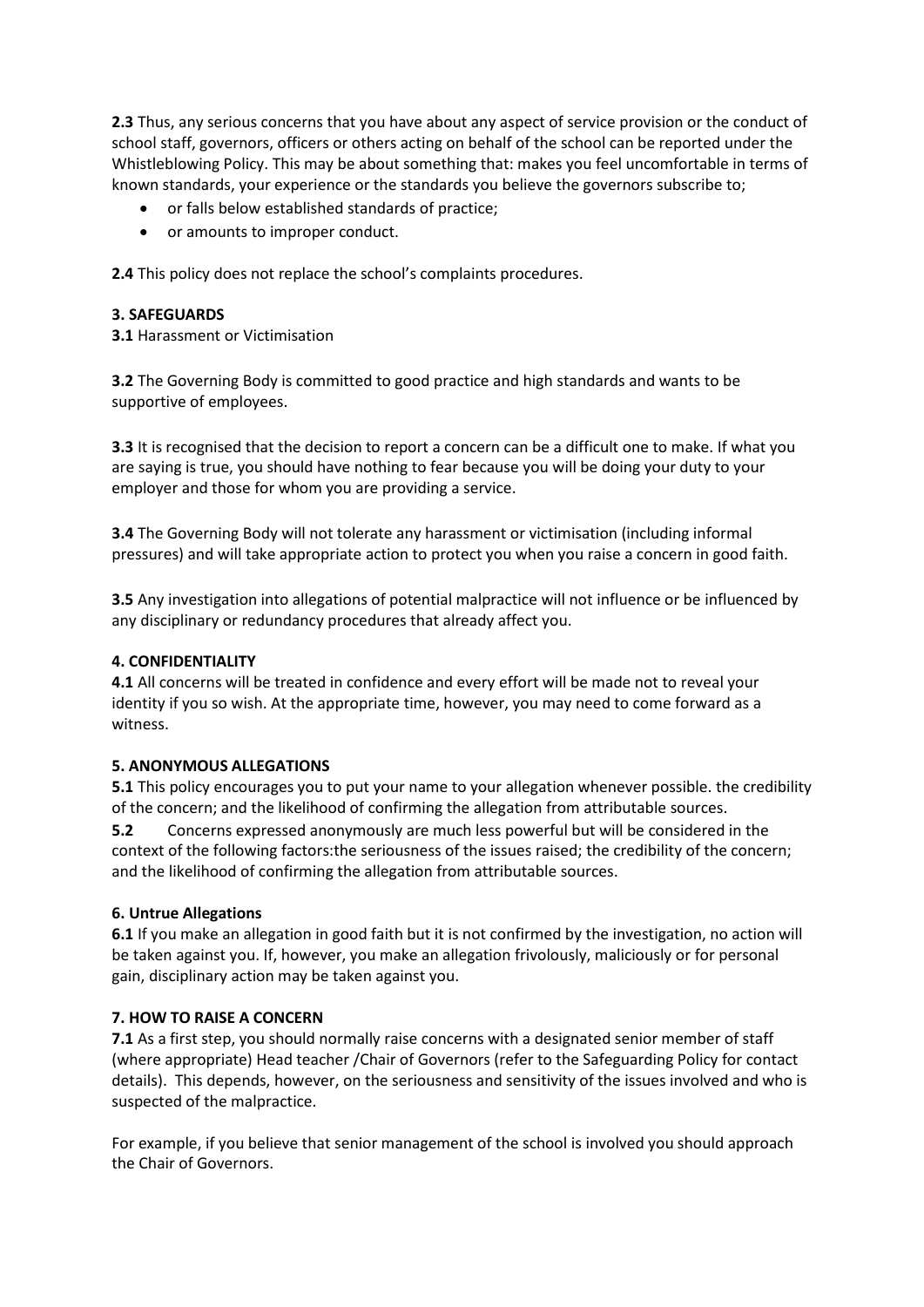**7.2** Concerns may be raised verbally or in writing. If you raise concerns verbally, you are likely to be asked to put this in writing. Staff who wish to make a written report are invited to use the following format:-

- the background and history of the concern (giving relevant dates);
- the reason why you are particularly concerned about the situation.

**7.3** The earlier you express the concern the easier it is to take action.

**7.4** Although you are not expected to prove beyond doubt the truth of an allegation, you will need to demonstrate to the person contacted that there are reasonable grounds for your concern.

**7.5** You may wish to consider discussing your concern with a colleague first and you may find it easier to raise the matter if there are two (or more) of you who have had the same experience or concerns.

**7.6** You may invite your Trade Union, Teacher Association, representative or a friend to be present during any meetings or interviews in connection with the concerns you have raised.

## **8. HOW THE GOVERNING BODY WILL RESPOND**

**8.1** The Governing Body will respond to your concerns. Do not forget that testing out your concerns is not the same as either accepting or rejecting them. If you confirm your wish to raise your concerns formally under the policy, a responsible person will be designated by the school management, where appropriate, to co-ordinate the response to the concerns you have raised. The responsible person will respond to you in accordance with Paragraph 8.5 below. Where appropriate, the matters raised may:-

- be investigated by school management, internal audit, or through the disciplinary process;
- be referred to the external auditor;
- referral to the police; form the subject of an independent inquiry.

**8.2** In order to protect individuals and those accused of misdeeds or possible malpractice, initial enquiries will be made to decide whether an investigation is appropriate and, if so, what form it should take. The overriding principle which school management will have in mind is the public interest. Concerns or allegations which fall within the scope of specific procedures (for example, child protection or discrimination issues) will normally be referred for consideration under those procedures.

**8.3** Some concerns may be resolved by agreed action without the need for investigation. If urgent action is required this will be taken before any investigation is conducted.

**8.4** Within ten working days, as far as is practicable, of a concern being raised, the responsible person will write to you:-

- acknowledging that the concern has been received;
- indicating how it is proposed to deal with the matter;
- giving an estimate of how long it will take to provide a final response;
- telling you whether any initial enquiries have been made;
- supplying you with information on staff support mechanisms (where appropriate), and
- telling you whether further investigations will take place and if not, why not.